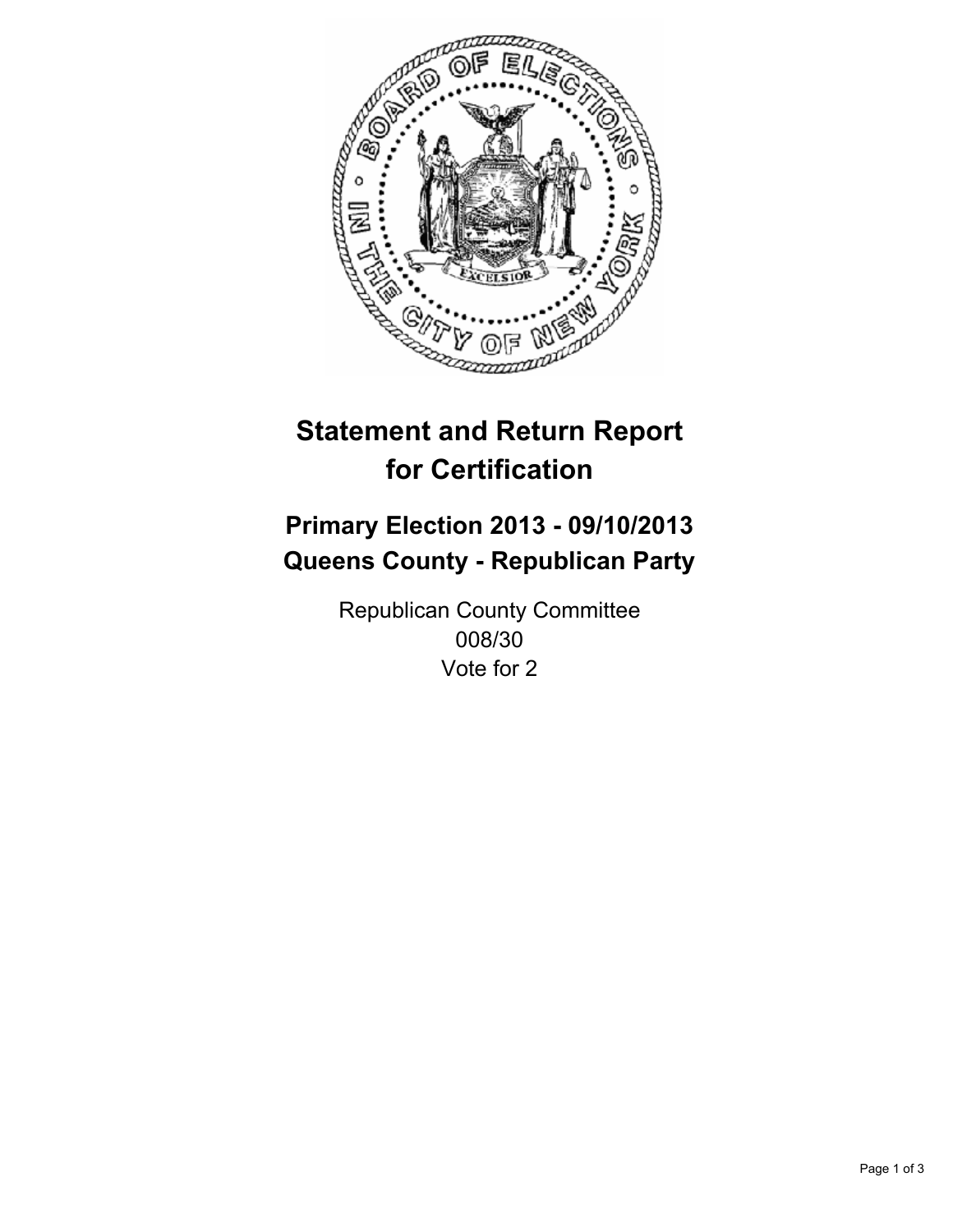

### **Assembly District 30**

| ABSENTEE/MILITARY<br><b>FEDERAL</b><br>SPECIAL PRESIDENTIAL<br><b>AFFIDAVIT</b><br><b>PAUL FABIO</b><br>JOYCE E. BEAUDOIN<br><b>DENISE RIZZO</b><br><b>LENA CIALONE</b><br><b>Total Votes</b> | <b>EMERGENCY</b> | 0        |
|-----------------------------------------------------------------------------------------------------------------------------------------------------------------------------------------------|------------------|----------|
|                                                                                                                                                                                               |                  | 5        |
|                                                                                                                                                                                               |                  | $\Omega$ |
|                                                                                                                                                                                               |                  | $\Omega$ |
|                                                                                                                                                                                               |                  | 0        |
|                                                                                                                                                                                               |                  | 36       |
|                                                                                                                                                                                               |                  | 17       |
|                                                                                                                                                                                               |                  | 26       |
|                                                                                                                                                                                               |                  | 16       |
|                                                                                                                                                                                               |                  | 95       |